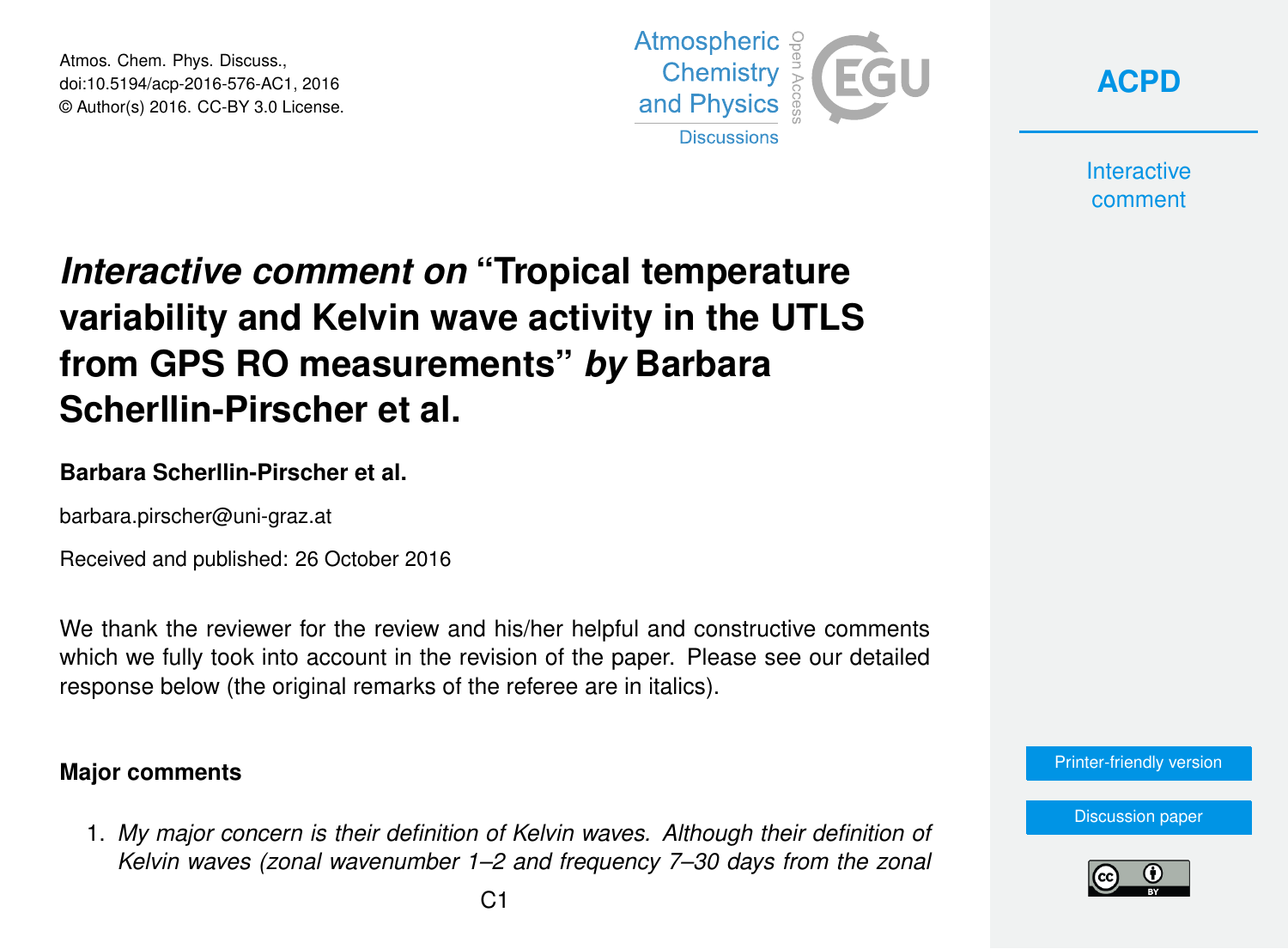*space and time FFT) looks reasonable based on previous studies, I am not sure if the simple FFT filtering properly captures Kelvin wave variability quantitatively near the tropopause because amplitudes of tropopause waves strongly vary at different tropical regions. I agree that the inverse FFT of a filtered spectrum is a useful tool to construct characteristics of general zonal and vertical structure of Kelvin waves. This method, however, might not be a best way to quantify temperature variance associated with Kelvin waves, particularly for localized ones. If waves are nearly equally distributed over the tropics, the simple FFT should be sufficient to calculate time series of Kelvin wave variance.*

We thank the referee for highlighting this important issue. We reassessed the definition of atmospheric Kelvin waves and decided to filter Kelvin waves with wavenumbers  $k = +1$  to +6 and periods from 4 to 30 days. These filter widths are determined by our sampling strategy as well as by the spatial resolution of our daily-mean fields. Furthermore, we will follow Kim and Son (2012) and filter Kelvin waves between 8 m and 240 m equivalent depths.

Our new method is now able to also capture local enhancements of Kelvin wave power in the tropical tropopause layer. We will replot Fig. 1 (where we will include equivalent depths of 8 m and 240 m) as well as Fig. 2b, Fig. 5c, and Fig. 6 to Fig. 10.

In the manuscript, we will add the following sentence in Sect. 2.3:

We isolate Kelvin wave activity by selecting wavenumbers  $k = +1$  to  $+6$ , periods from 4 to 30 days, and equivalent depths from 8 m to 240 m.

2. *My second concern is the use of a fixed altitude range for the tropopause layer. The tropopause is not a fixed level and varies with a seasonal cycle, QBO, etc. A fixed range includes mostly tropospheric characteristics when the tropopause is high. When the tropopause is low, the fixed range more represents the stratosphere. Since temperature variability greatly changes from the troposphere to*

## **[ACPD](http://www.atmos-chem-phys-discuss.net/)**

**Interactive** comment

[Printer-friendly version](http://www.atmos-chem-phys-discuss.net/acp-2016-576/acp-2016-576-AC1-print.pdf)

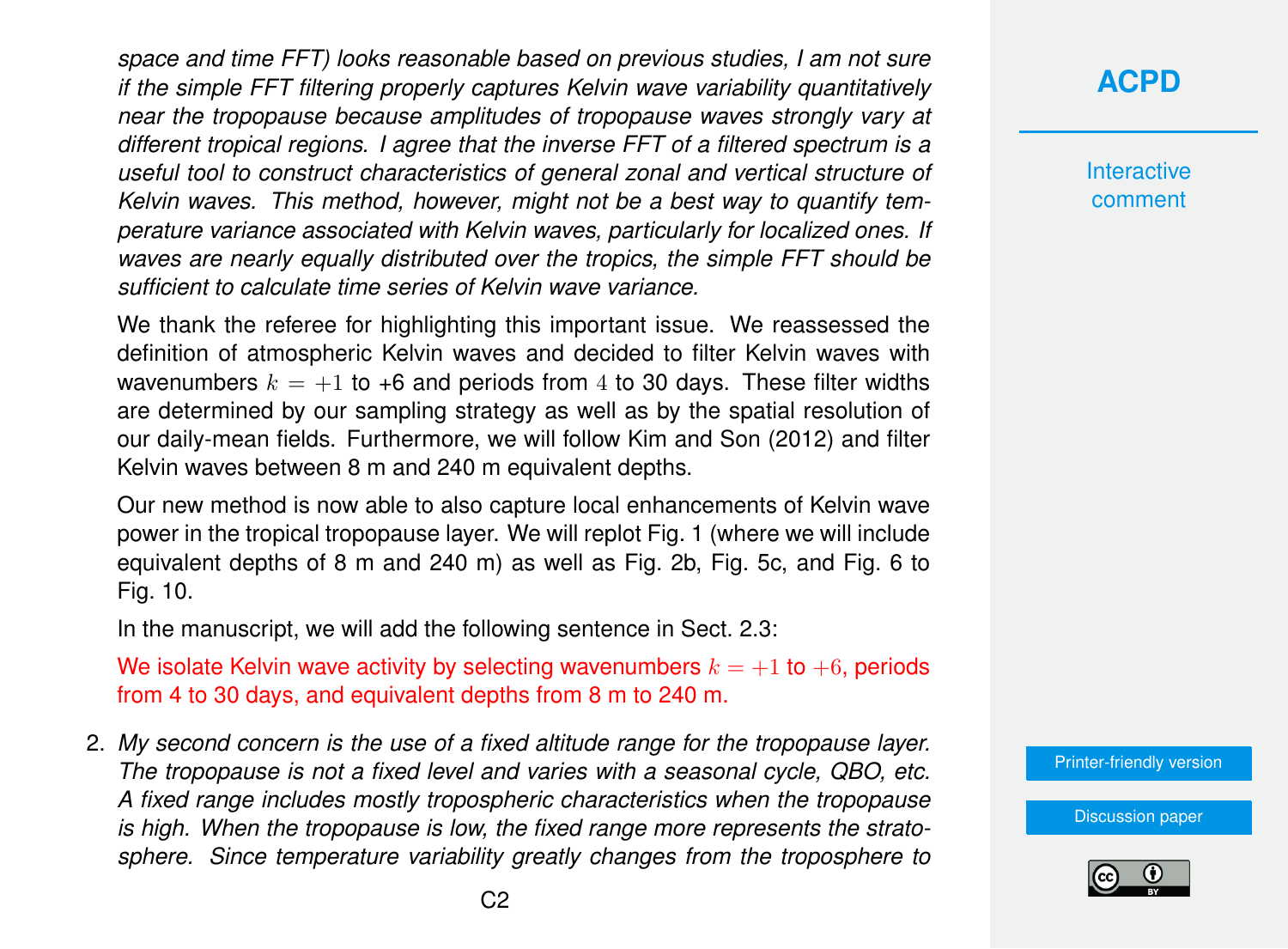*stratosphere, the variance calculation could be significantly affected by varying tropopause heights. It will be more reasonable to use a moving tropopause layer to calculate variance.*

In order to investigate the sensitivity of Kelvin wave activity in the tropical tropopause region on different coordinate systems, we calculated and compared Kelvin wave activity in fixed-altitude and in cold-point tropopause coordinates. We find that temporal variability of Kelvin wave variance at the cold-point tropopause is in very good agreement with variability at 17 km. Furthermore, Kelvin wave variance 2 km above the cold-point tropopause is very similar to Kelvin wave variance at 19 km. We will include both these plots as new Fig. 9 in the manuscript and add a discussion in Sect. 3.3:

To assess whether this temporal variability should be attributed to temporal variations of the tropopause rather than to Kelvin wave activity itself, we calculated Kelvin wave variance in cold-point tropopause coordinates. Figure 9 shows results at the cold-point tropopause and two kilometers above. Comparison to Fig. 8 shows very similar temporal evolutions. The time series at the tropopause and 2 km above (Fig. 9) are virtually similar to those at 17 km and 19 km in altitude coordinate (Fig. 8), respectively. Again, no clear periodicity of Kelvin wave activity can be found.

#### **Minor comments**

1. *Term of "high-frequency": This term is not appropriate for disturbances shorter than 100 days. "Sub-seasonal" could be a replacement.*

We agree with the reviewer. We will replace "high-frequency variability" by "subseasonal variability" in the entire manuscript (text and figures).

### **[ACPD](http://www.atmos-chem-phys-discuss.net/)**

**Interactive** comment

[Printer-friendly version](http://www.atmos-chem-phys-discuss.net/acp-2016-576/acp-2016-576-AC1-print.pdf)

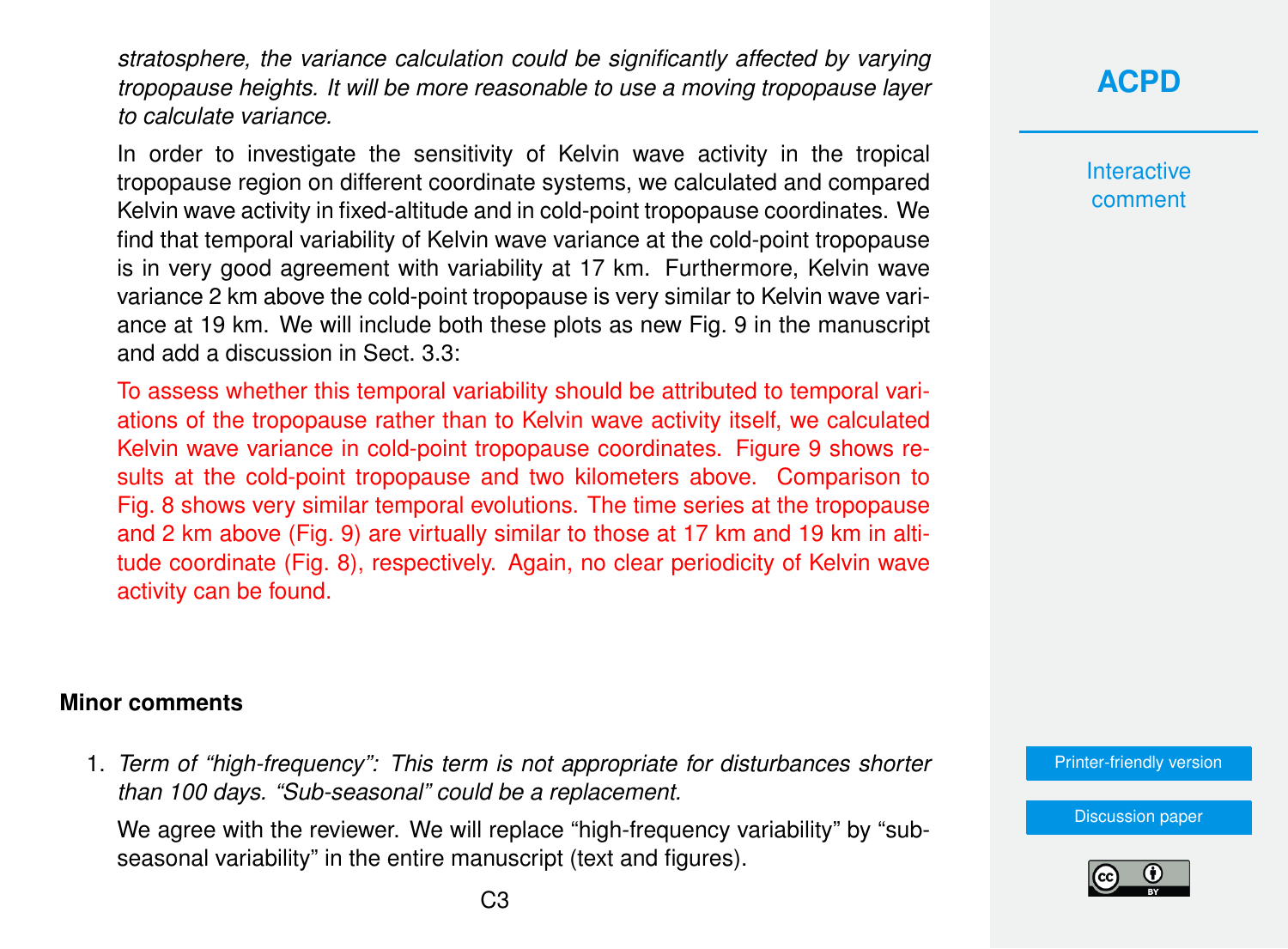#### 2. *P4 L3: Add latitude resolution of gridded data*

We averaged over all high-quality profiles within 10◦S and 10◦N and performed our analysis for this tropical band (with  $20°$  width). Therefore, our gridded fields are not latitudinally resolved. To make this more clear we will rewrite this sentence. It will read:

Tropical (10◦S to 10◦N) temperature profiles from GPS RO are gridded in longitude, altitude, and time (no further latitudinal gridding).

3. *P4 L4: Add a statement like "This gridded data can only resolve waves with zonal wavenumbers up to 6." Also state the limitation of vertical scales that the dataset can resolve.*

Thank you for this suggestion. We will include this statement in the manuscript.

The vertical resolution of GPS RO temperature profiles ranges from about 100 m in the troposphere to about 1.5 km in the stratosphere. This is mentioned in Section 2.1 in the manuscript and implies that individual levels of our analysis are not independent from each other. We will add

Since underlying GPS RO profiles have a vertical resolution of 0.1–1.5 km (see Sect. 2.1), adjacent vertical levels are not fully independent of each other.

4. *P4 L18: Gaussian filter filter* → *Gaussian filter*

done

5. *P4 L29: I assume only positive wavenumbers were included. To clarify this I suggest: "by selecting wavenumbers k=1 and 2 . . . "* → *"by selecting wavenumbers k=+1 and +2. . . " or explain only eastward signals were included. Alternatively a small box for Kelvin waves can be added in Figure 1.*

Good point. We will add the plus sign in the text (the entire sentence is given in reply to major comment 1).

**[ACPD](http://www.atmos-chem-phys-discuss.net/)**

**Interactive** comment

[Printer-friendly version](http://www.atmos-chem-phys-discuss.net/acp-2016-576/acp-2016-576-AC1-print.pdf)

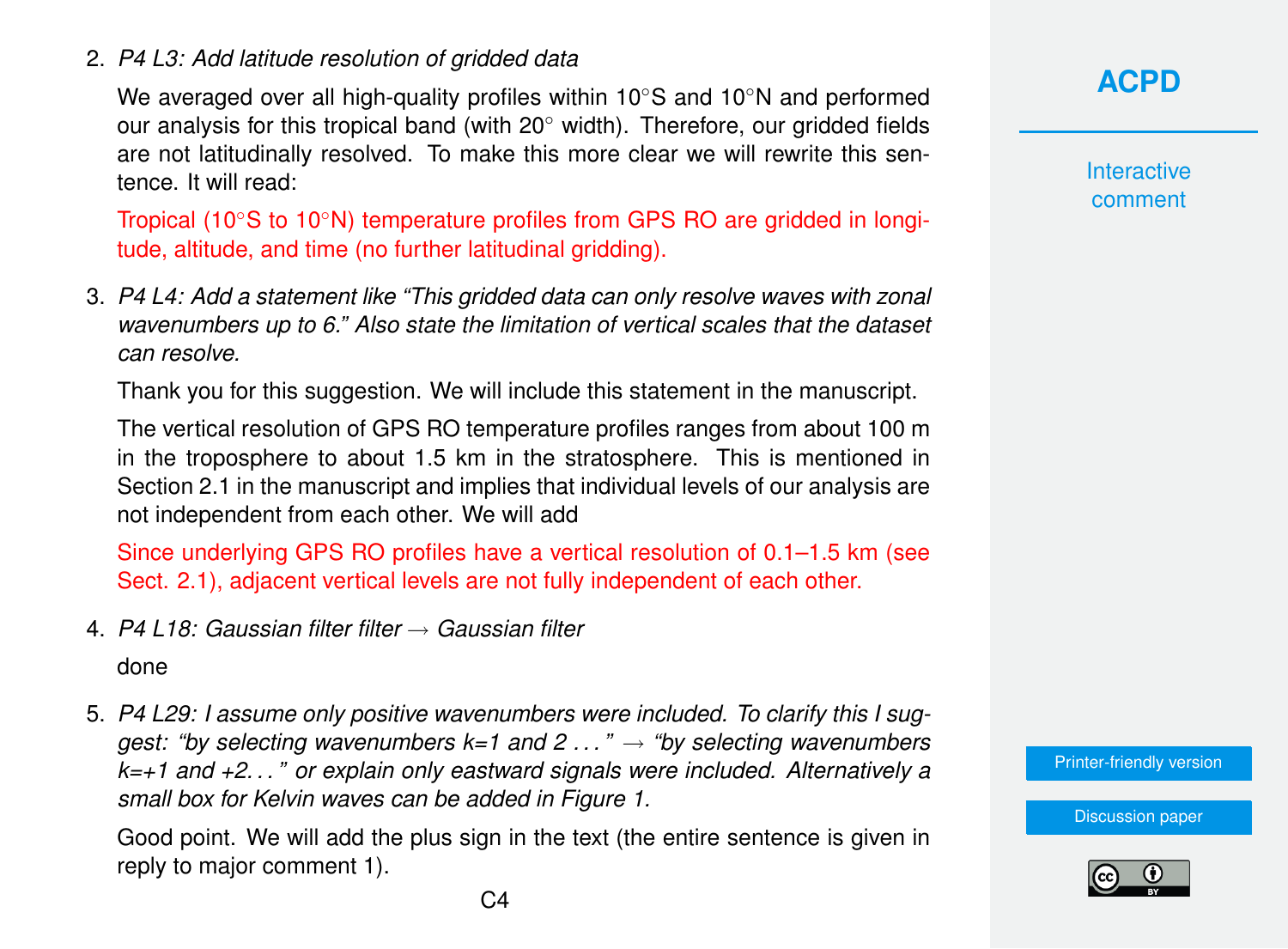6. *P6 L21: ". . . larger temperature variability before 2006 compared to after 2006." I think this implies that sub-grid scale variability (*<*1 day,* <*60 degrees) is significant. Mention that.*

We agree with the reviewer that sub-grid scale variability is significant. We already mentioned that in the manuscript, P6, L26/27, which reads:

This can be explained by noting that much of sub-seasonal variance is related to sub-grid-scale (smaller than 30°) variation (as shown in Randel and Wu, 2005), which is under-sampled by one satellite.

7. *Figure 1: The spectrum is too discrete between 10–50 days at zonal wavenumber 1. If my understanding is right, the whole time record was put to calculate the spectrum. Then, I think the spectrum will be more continuous than Figure 1. Why does the spectrum have separate peaks along the vertical axis?*

It is correct that the spectrum is based on the entire RO record. Please note, however, the very small contour line interval (only 0.0002  $K^2$ ). In some cases, this small, linear contour interval can produce separate peaks in the spectrum.

Figure 1 shows that most power is concentrated at low frequencies (annual cycle and inter-annual variability). To better show the general picture of spectral power, we will replot this figures using logarithmic contour interval using contour lines of  $(0.0001, 0.00025, 0.0005, 0.001,..., 10, 25, 50) K<sup>2</sup>$ .

8. *"zonal anomalies": The term is a bit confusing. I will rather use "anomalies", and describe the definition of anomalies. I presume anomalies are deviation from the time-mean zonal-mean.*

In Fig. 2 and 3, zonal temperature anomalies are obtained from subtracting the daily-mean zonal-mean profile. To clarify how these zonal anomalies were obtained, we will write in the text:

# **[ACPD](http://www.atmos-chem-phys-discuss.net/)**

**Interactive** comment

[Printer-friendly version](http://www.atmos-chem-phys-discuss.net/acp-2016-576/acp-2016-576-AC1-print.pdf)

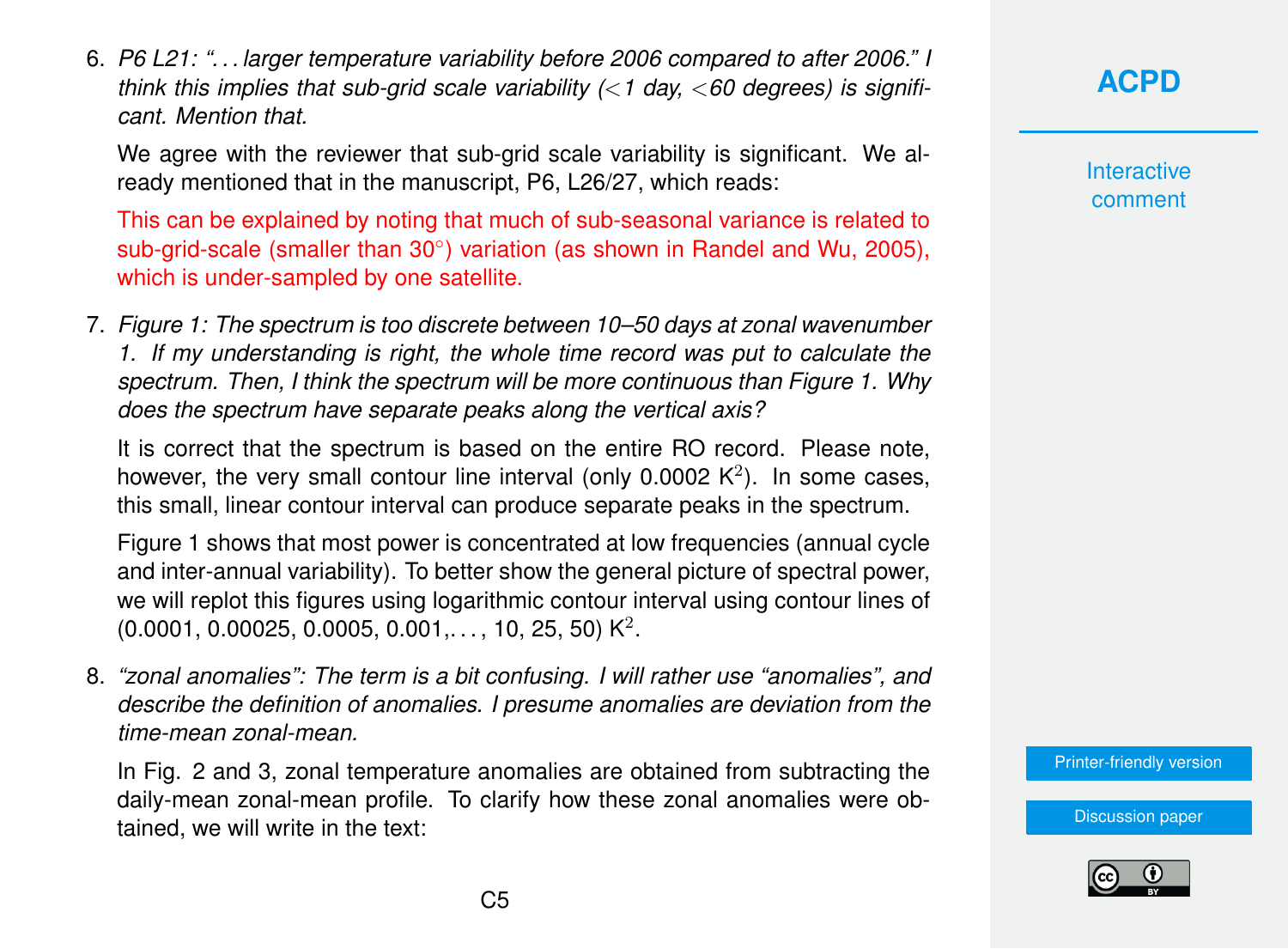Strongest amplitudes are observed near the tropopause, where the magnitude of zonal anomalies (i.e., anomalies relative to the daily-mean zonal-mean) exceeds 5 K and that of Kelvin waves exceeds 2 K.

Figure 3 shows temporal evolution of zonal temperature anomalies (relative to daily-mean zonal-mean) from November 2009 to February 2011 at 18 km.

Figure 4b and 4c show low-frequency temperature anomalies averaged over DJF and JJA, respectively. We will remove "zonal" in these plot titles and rather write "DJF: Seasonal mean anomalies" and "JJA: Seasonal mean anomalies".

9. *Figure 10: Green, red, and blue lines are distracting. Those color lines seem subjective. If they are objectively decided, explain them. Otherwise I suggest deleting the color lines. Also Kelvin wave filters are for 7–30 days in (a), but OLR variance is for* <*100 days in (b). Explain why they use different filter ranges.*

Yes, different colors were chosen subjectively. We will remove red and blue lines but indicate peaks in Kelvin wave variance outside of one standard deviation with green lines.

We tested the hypothesis whether sub-seasonal fluctuations in convection (including different types of waves) could explain irregularly distributed peaks in Kelvin wave variance. We did not use OLR variance using the very same filter width because Kelvin waves at and above the tropical tropopause are not convectively coupled waves anymore. Kelvin waves in OLR data are of smaller scale and faster periods compared to our Kelvin waves close to the tropical tropopause (Wheeler and Kiladis 1999). Furthermore we found that these waves contribute very little variance and are also included in these high-pass filtered waves.

# **[ACPD](http://www.atmos-chem-phys-discuss.net/)**

**Interactive** comment

[Printer-friendly version](http://www.atmos-chem-phys-discuss.net/acp-2016-576/acp-2016-576-AC1-print.pdf)